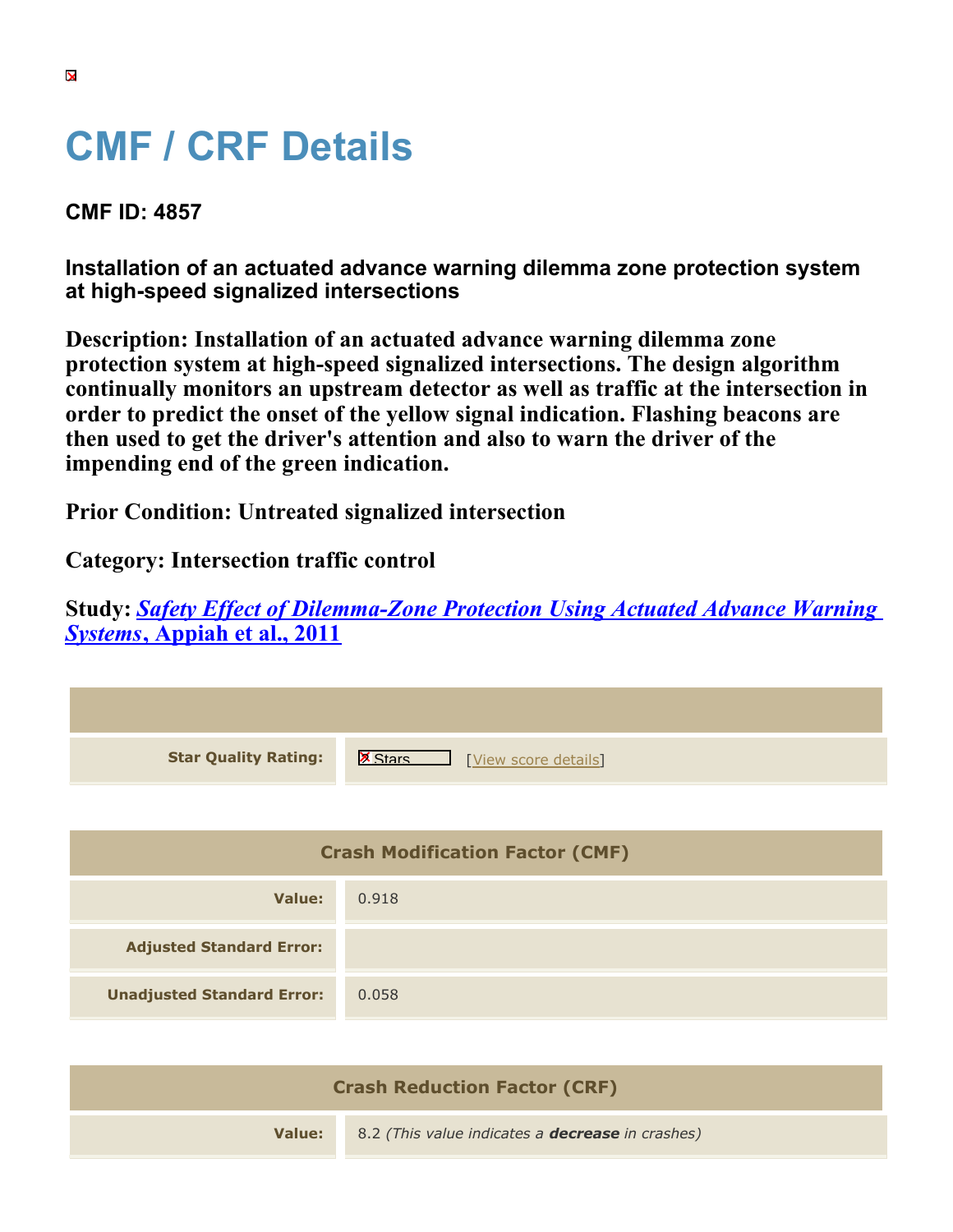**Adjusted Standard Error:**

**Unadjusted Standard Error:** 5.8

| <b>Applicability</b>                    |                                                   |
|-----------------------------------------|---------------------------------------------------|
| <b>Crash Type:</b>                      | All                                               |
| <b>Crash Severity:</b>                  | All                                               |
| <b>Roadway Types:</b>                   | Not specified                                     |
| <b>Number of Lanes:</b>                 |                                                   |
| <b>Road Division Type:</b>              |                                                   |
| <b>Speed Limit:</b>                     |                                                   |
| <b>Area Type:</b>                       | Not specified                                     |
| <b>Traffic Volume:</b>                  |                                                   |
| <b>Time of Day:</b>                     | All                                               |
| If countermeasure is intersection-based |                                                   |
| <b>Intersection Type:</b>               | Roadway/roadway (not interchange related)         |
| <b>Intersection Geometry:</b>           | $4$ -leg                                          |
| <b>Traffic Control:</b>                 | Signalized                                        |
| <b>Major Road Traffic Volume:</b>       | 2420 to 21477 Annual Average Daily Traffic (AADT) |
| <b>Minor Road Traffic Volume:</b>       | 995 to 8948 Annual Average Daily Traffic (AADT)   |

| <b>Development Details</b>      |              |
|---------------------------------|--------------|
| <b>Date Range of Data Used:</b> | 1996 to 2008 |
| <b>Municipality:</b>            |              |